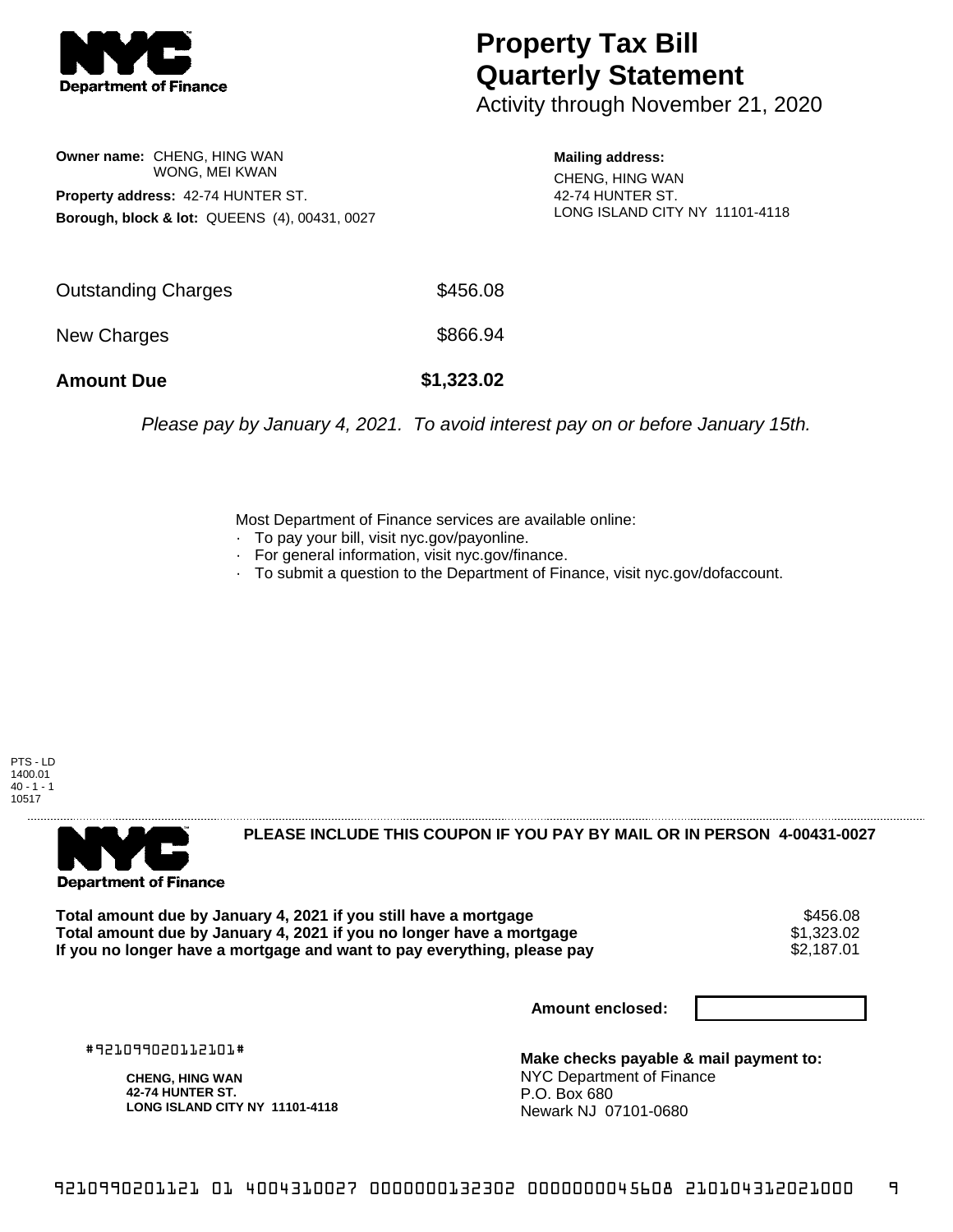

| <b>Billing Summary</b>                                                     | <b>Activity Date Due Date</b> |                     | Amount        |
|----------------------------------------------------------------------------|-------------------------------|---------------------|---------------|
| Outstanding charges including interest and payments                        |                               |                     | \$456.08      |
| <b>Finance-Property Tax</b>                                                |                               | 01/01/2021          | \$877.06      |
| <b>Adopted Tax Rate</b>                                                    |                               |                     | $$-10.12$     |
| <b>Total amount due</b>                                                    |                               |                     | \$1,323.02    |
| <b>Tax Year Charges Remaining</b>                                          | <b>Activity Date</b>          | <b>Due Date</b>     | <b>Amount</b> |
| <b>Finance-Property Tax</b>                                                |                               | 04/01/2021          | \$877.06      |
| <b>Adopted Tax Rate</b>                                                    |                               |                     | $$-10.12$     |
| Total tax year charges remaining                                           |                               |                     | \$866.94      |
| If you pay everything you owe by January 4, 2021, you would save:          |                               |                     | \$2.95        |
| How We Calculated Your Property Tax For July 1, 2020 Through June 30, 2021 |                               |                     |               |
|                                                                            |                               | Overall             |               |
| Tax class 1 - Small Home, Less Than 4 Families                             |                               | <b>Tax Rate</b>     |               |
| Original tax rate billed                                                   |                               | 21.1670%            |               |
| New Tax rate                                                               |                               | 21.0450%            |               |
| Estimated Market Value \$1,093,000                                         |                               |                     |               |
|                                                                            |                               |                     | <b>Taxes</b>  |
| <b>Billable Assessed Value</b>                                             |                               | \$16,574            |               |
| <b>Taxable Value</b>                                                       |                               | \$16,574 x 21.0450% |               |
| <b>Tax Before Abatements and STAR</b>                                      |                               | \$3,488.00          | \$3,488.00    |
| Annual property tax                                                        |                               |                     | \$3,488.00    |
| Original property tax billed in June 2020                                  |                               |                     | \$3,508.24    |
| Change In Property Tax Bill Based On New Tax Rate                          |                               |                     | $$-20.24$     |

Please call 311 to speak to a representative to make a property tax payment by telephone.

For information about the interest rate charged on late payments, visit nyc.gov/taxbill.

## **Home banking payment instructions:**

- 1. **Log** into your bank or online bill pay website.
- 2. **Add** the new payee: NYC DOF Property Tax. Enter your account number, which is your boro, block and lot, as it appears here: 4-00431-0027 . You may also need to enter the address for the Department of Finance. The address is P.O. Box 680, Newark NJ 07101-0680.
- 3. **Schedule** your online payment using your checking or savings account.

## **Did Your Mailing Address Change?**

If so, please visit us at **nyc.gov/changemailingaddress** or call **311.**

When you provide a check as payment, you authorize us either to use information from your check to make a one-time electronic fund transfer from your account or to process the payment as a check transaction.